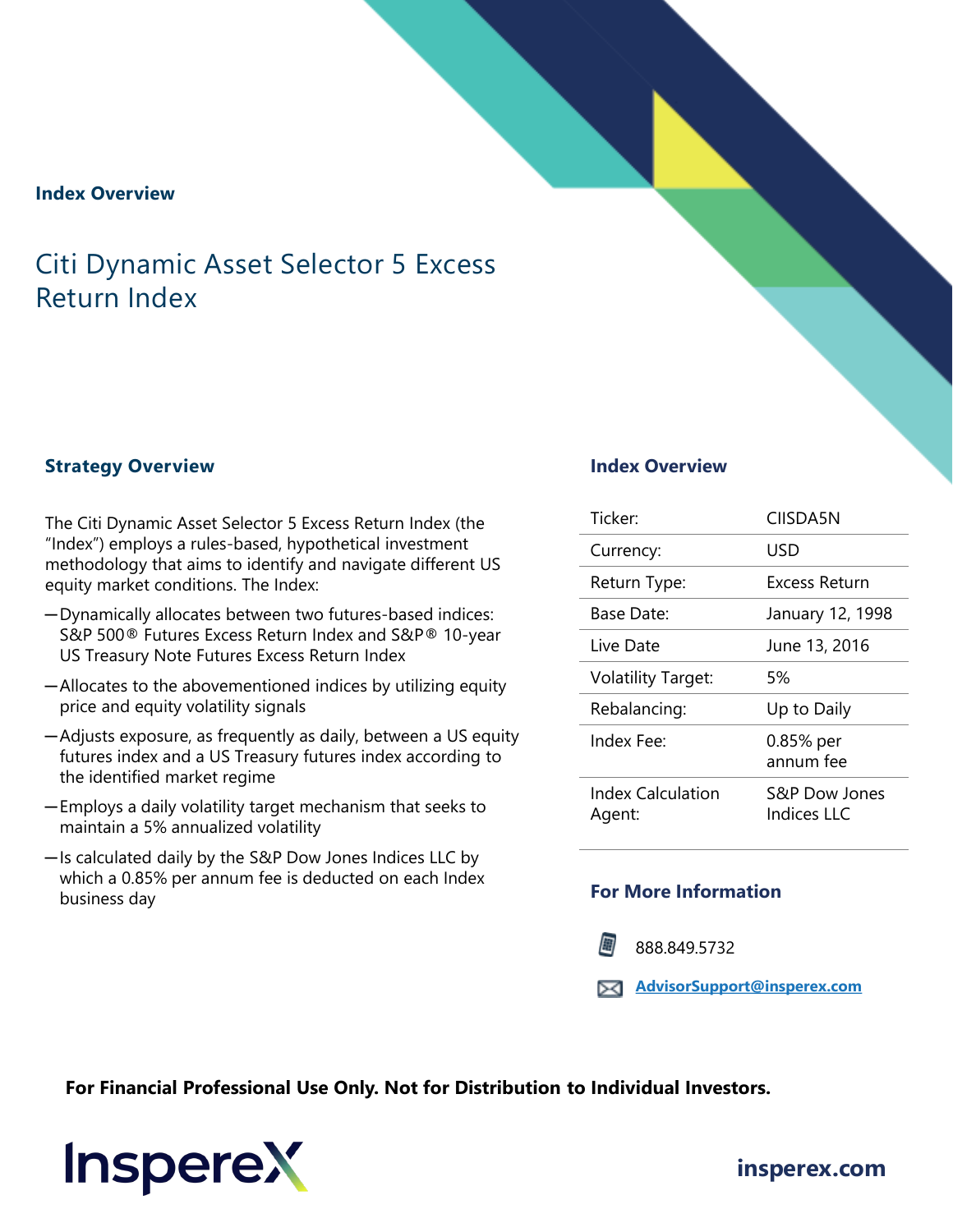# **Index Construction**



**For Financial Professional Use Only. Not for Distribution to Individual Investors.** 



**[insperex.com](http://www.insperex.com/)**